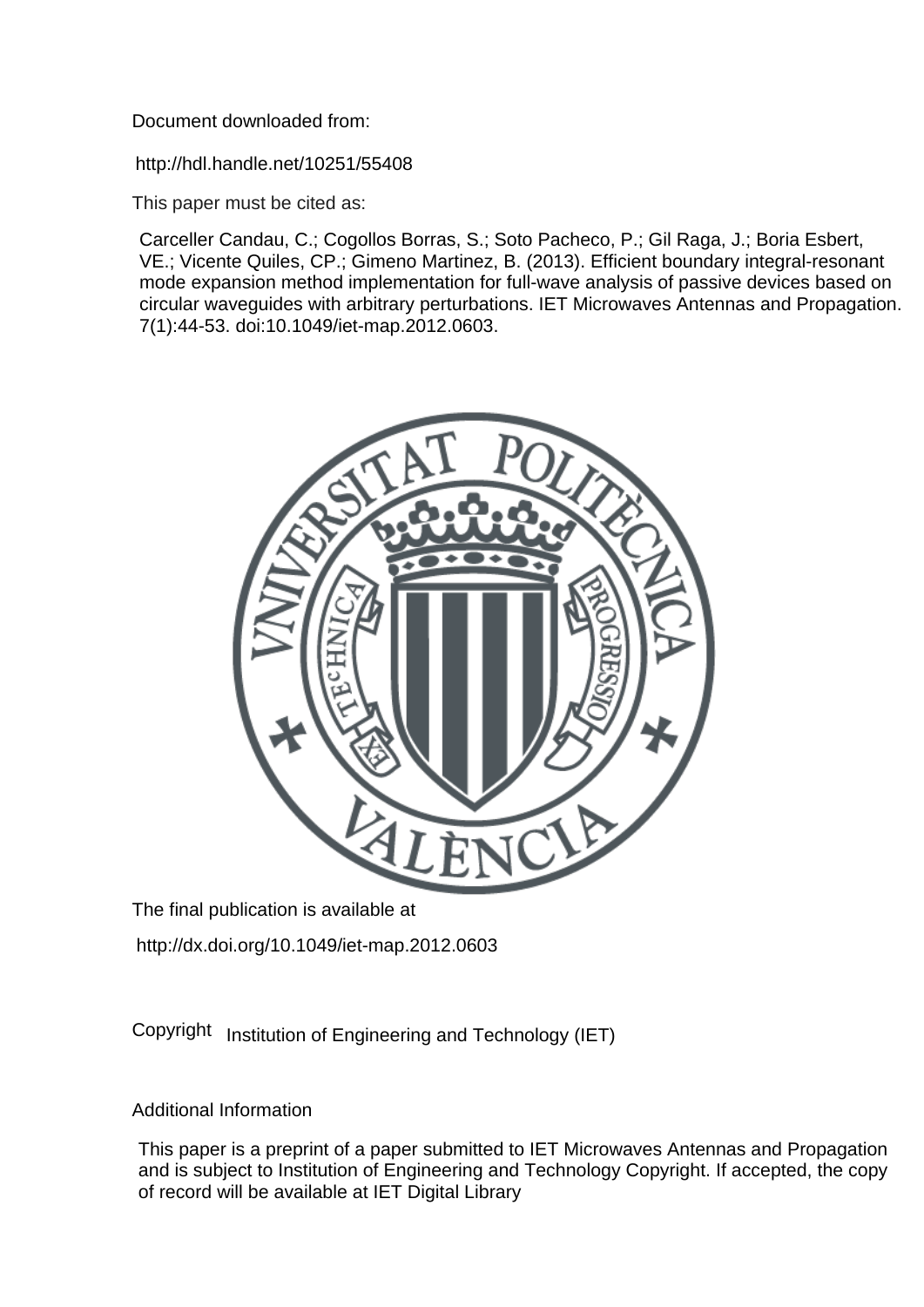# Efficient BI-RME Method Implementation for the Full-Wave Analysis of Passive Devices based on Circular Waveguides with Arbitrary Perturbations

Carlos Carceller<sup>1</sup>, Santiago Cogollos<sup>1</sup>, Pablo Soto<sup>1</sup>, Jordi Gil<sup>2</sup>, Vicente E. Boria<sup>1</sup>, Carlos Vicente<sup>2</sup> and Benito Gimeno<sup>3</sup>

<sup>1</sup>Departamento de Comunicaciones, Instituto de Telecomunicaciones y Aplicaciones Multimedia, Universidad Politécnica de Valencia, E-46022, Valencia, Spain (*carcarc2@upvnet.upv.es*, *sancobo@dcom.upv.es, pabsopac@dcom.upv.es, vboria@dcom.upv.es*). <sup>2</sup>Aurora Software and Testing S.L., E-46022, Valencia, Spain (*jordi.gil@aurorasat.es, carlos.vicente@aurorasat.es*).

<sup>3</sup>Departamento de Física Aplicada, Instituto de Ciencia de Materiales, Universidad de Valencia, E-46100, Burjassot, Spain (*benito.gimeno@uv.es*).

#### **Abstract**

In this paper, the efficient full-wave analysis of passive devices composed of circular and arbitrarily-shaped waveguides is considered. For this purpose, the well-known Boundary Integral - Resonant Mode Expansion (BI-RME) method has been properly extended. Circular waveguides are used for the resonant mode expansion, whereas the arbitrary contour is defined by any combination of straight, circular and elliptical segments, thus allowing the exact representation of the most widely used geometries. The proposed algorithm extends previous implementations of the BI-RME method based on circular waveguides by considering circular and elliptical arcs for defining arbitrary geometries. Likewise, it allows the efficient analysis of passive devices based on circular waveguides with arbitrary perturbations, thus providing more accurate results with less computational efforts than a rectangular waveguide based BI-RME approach. The extended method has been successfully tested with several practical application examples, having compared its performance with the BI-RME method based on rectangular waveguides.

#### I. INTRODUCTION

Nowadays, many waveguide components for satellite applications are based on cylindrical cavities. Examples of such components include dual-mode filters, polarisers, sidewall-coupled cylindrical cavity filters, etc. (see [1]). The high electrical response sensitivity found in some of these components, e.g. dual-mode filters, has encouraged the development of full-wave electromagnetic analysis tools for its accurate and efficient modeling.

The analysis of complex waveguide components has been traditionally carried out by means of segmenting the structure into simpler building blocks: waveguide sections, discontinuities and planar junctions, as described in [2]. Instead of considering the structure as a whole, it is simpler and computationally more efficient to analyse different types of blocks independently, and eventually combine them to obtain the component response. In order to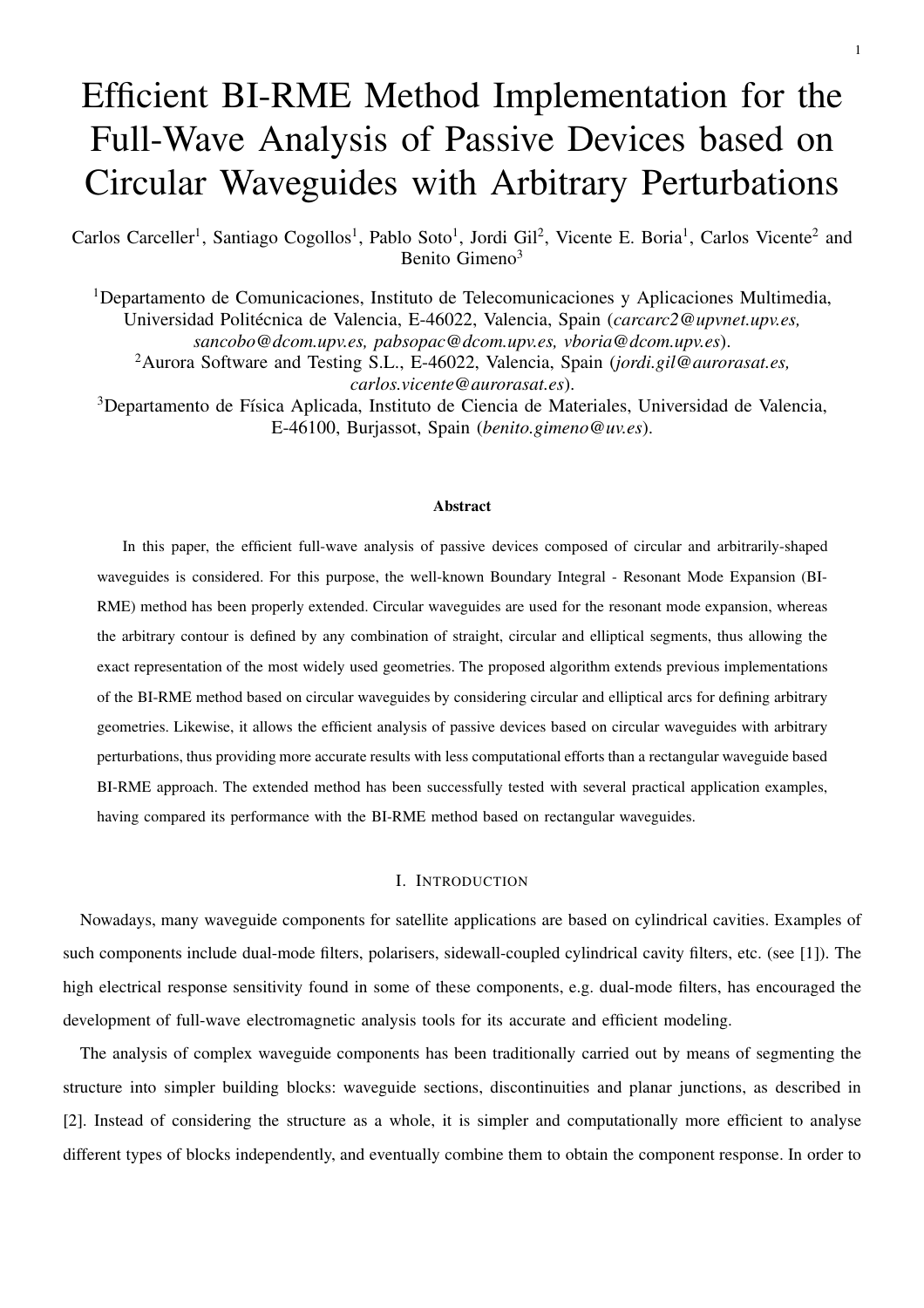characterize any waveguide section, it is essential to compute its modal chart. For the full-wave characterization of planar junctions and discontinuities, the modal coupling coefficients of the involved waveguides are also required. Consequently, full-wave modal analysis methods are generally focused on computing these two sets of parameters.

Over the last decades, a wide number of analysis techniques have been reported in the technical literature. On the one hand, there are techniques based on the solution of an integral equation by the method of moments (MoM) [3]- [4] which solve a non-linear eigenvalue problem of small size. On the other hand, there are techniques based on discretization methods leading to large algebraic problems, such as Finite-Element (FE) [5] or Finite Difference Time Domain (FD-TD) methods [6]. Recently, hybrid techniques have been proposed in order to mitigate the drawbacks of both groups. Some methods that fall into this category are the mode-matching finite-element (MM/FE) method [7], the boundary contour mode-matching (BCMM) method [8], and the combination of the mode-matching, finiteelement, method of moments and finite difference methods (MM/FE/MoM/FD) [9].

In this paper, a technique which combines the flexibility of discretization methods with the efficiency of modal techniques is extended, the so called 2D Boundary Integral - Resonant Mode Expansion (BI-RME) method [10]. The first original publication of this technique [11] considered its application to the modal analysis of arbitrarycontour waveguide structures by means of the combination of an integral equation with the modal expansion of a two-dimensional resonant contour. After solving a linear matrix eigenvalue problem, the BI-RME method provides the modal chart of the arbitrarily shaped waveguide structure. The linear character of the matrix problem offers a great advantage over methods that solve integral equations through frequency-dependent eigenvalue problems, which typically result in larger computational efforts. Moreover, the moderate size of the matrices involved in the BI-RME method, reduces the amount of required memory resources, specially when compared with discretization techniques. Furthermore, the use of the BI-RME method within optimization procedures offers great advantages since, from one iteration to the next one of these processes, only the integrals that involve altered geometries need to be recomputed.

After the first publication of the BI-RME method, the technique was revisited to additionally provide the coupling coefficients between the arbitrarily shaped waveguide and the basic resonant contour [12]. For this purpose, the same matrices involved in the solution of the eigenvalue problem were used, thus adding very little computational effort. Further efforts were done in the direction of extending the original method in order to include circular and elliptical arcs to describe the arbitrarily-shaped structure, since the original work [11] only considered straight segments. In [13], these two kinds of segments were added for the BI-RME method formulated in terms of rectangular waveguide modes. For such case, it was proved that the accuracy can be increased, specially when computing the cut-off frequencies of the lower order modes of such arbitrary waveguides.

However, that work has proven to be inefficient for the analysis of devices based on circular waveguides. In such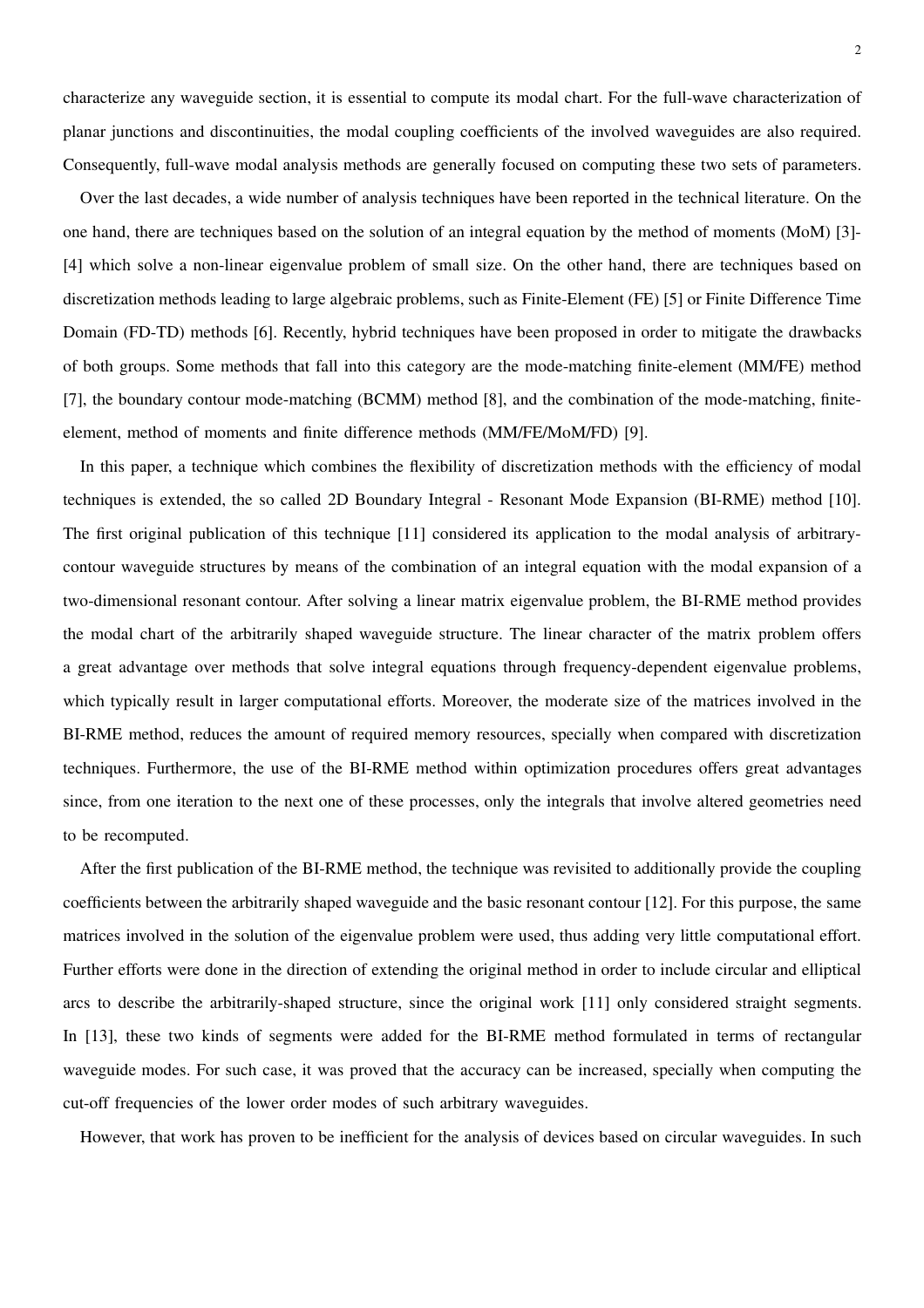cases the rectangular-based implementation of the BI-RME method requires a large number of resonant modes to compute the modal chart of the arbitrary waveguide with a high degree of accuracy. Likewise, the arbitrary waveguides that typically compose these devices are usually connected to other circular waveguides. Therefore the rectangular-based implementation does not take advantage of the efficient computation of coupling coefficients provided by the BI-RME method [12]. These drawbacks can be avoided with the new BI-RME implementation presented in this paper, which combines the use of a circular waveguide as the resonant contour with the possibility of using circular and elliptical arcs (together with straight segments) for defining the arbitrary geometry. With this implementation based on circular waveguides, many practical passive devices can be analysed and designed more accurately and with less CPU time than using the rectangular-based algorithm.

## II. THEORY

The basic structure under analysis (see Fig. 1) is an arbitrarily-shaped waveguide whose cross section  $\Omega$  is defined by the contour  $\sigma$ . In order to analyse this waveguide, it will be enclosed within a standard circular waveguide  $S_0$ and the original BI-RME formulation [11] will be applied.



Fig. 1. Basic contour of the arbitrary waveguide enclosed within a basic circular contour.

#### *A. Computation of the TM Modes*

To compute the TM modes of an arbitrarily shaped waveguide by means of the BI-RME method, it is necessary to compute two matrices,  $L'$  and  $R'$  [11]. The matrix  $R'$  is related to the resonant-mode expansion of the basic circular waveguide. The matrix  $L'$  involves the scalar Green's function g for the cylindrical resonator. This paper only deals with the  $L'$  matrix, since the computation of the  $R'$  matrix can be easily performed using standard numerical integration methods. The elements of  $L'$  can be expressed as follows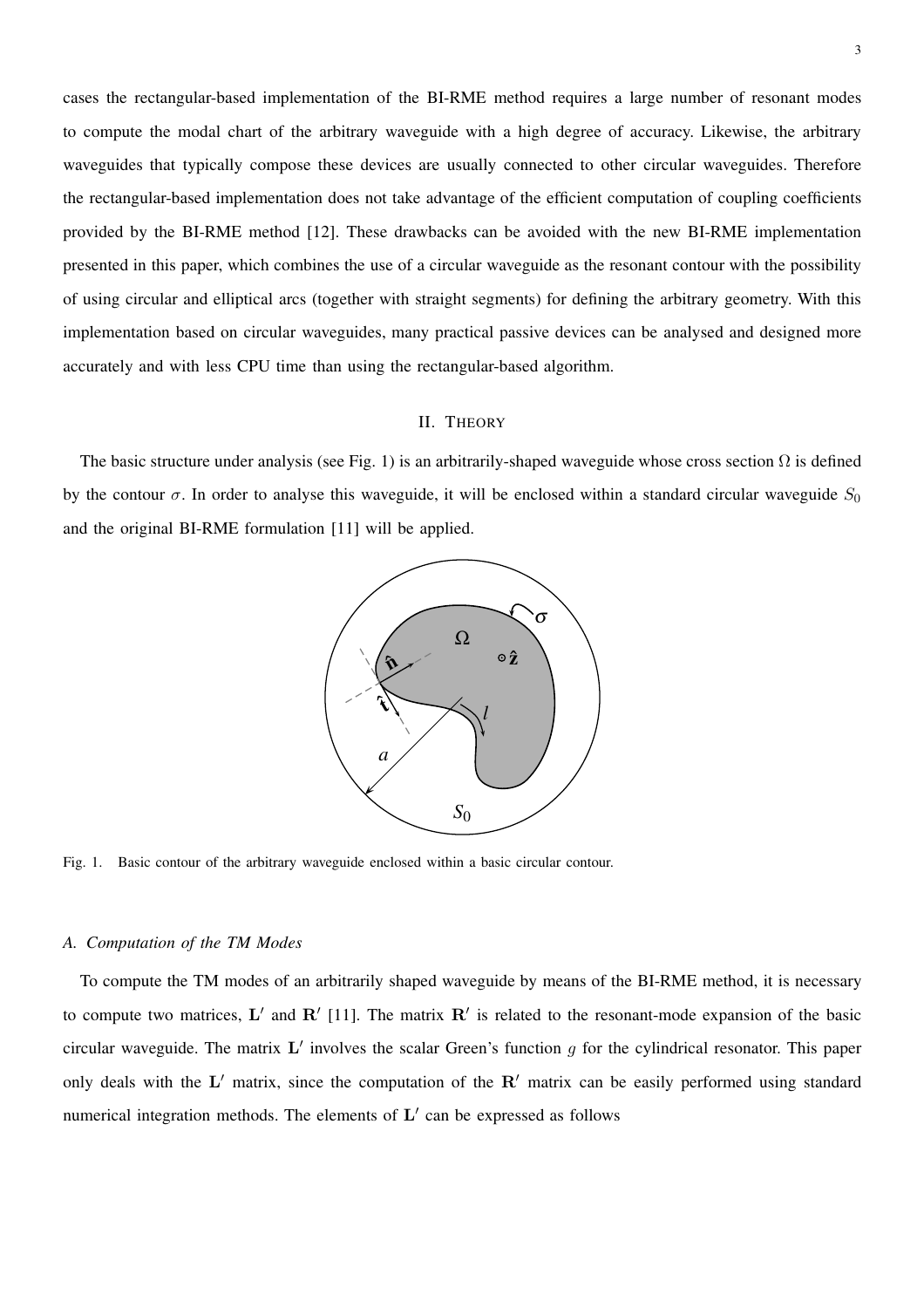$$
L'_{ij} = \int_{\sigma} \int_{\sigma} w_i(l) g(\mathbf{s}, \mathbf{s}') w_j(l') dl dl'
$$
 (1)

where  $w_i$ ,  $w_j$  are the basis and testing functions related to the implementation of the Method of Moments. These functions are piece-wise parabolic splines defined in two or three segments of the arbitrary contour  $\sigma$ . In our proposed enhanced algorithm, these segments can be straight, circular or elliptical arcs, and the basis functions are expressed in terms of a suitable variable l defined on  $\sigma$  as follows:

$$
w(l) = al^2 + bl + c \tag{2}
$$

Furthermore, s and s' represent field and source vectors in the arbitrary contour  $\sigma$ , and g represents the scalar Green's function for two-dimensional resonators of circular cross section. Since g is singular when  $s = s'$ , the diagonal components of  $L'$  manifest a singular behaviour; in these cases the singularity has to be extracted from the computation of the matrix and solved analytically. The non-diagonal components can be easily computed using standard numerical integration techniques (e.g. the Gauss quadrature). According to [11], the expression of the scalar Green's function  $q$  for this structure is

$$
g(r, \phi, r', \phi') = \frac{1}{2\pi} \ln \left( r' R_i / aR \right) \tag{3}
$$

where

$$
R = (r^2 + r'^2 - 2rr'C)^{1/2}
$$
 (4)

$$
R_i = (r^2 + a^4/r'^2 - 2ra^2C/r')^{1/2}
$$
\n(5)

$$
C = \cos(\phi - \phi') \tag{6}
$$

and a is the radius of the bounding circular contour.

It can be easily observed that the singular behaviour of g is of the type  $ln(R)$  when the field point  $s(r, \phi)$ approaches the source point  $s'(r', \phi')$ , since R represents the distance between these two sets of points. To isolate the problematic behaviour of this term, it is necessary to split the Green's function into a regular and a singular term, dealing with each of them separately

$$
g = g^{reg} + g^{sing} = \frac{1}{4\pi} \ln\left(\frac{r'R_i}{a}\right)^2 - \frac{1}{4\pi} \ln\left(R^2\right)
$$
\n<sup>(7)</sup>

where  $g^{reg}$  is regular since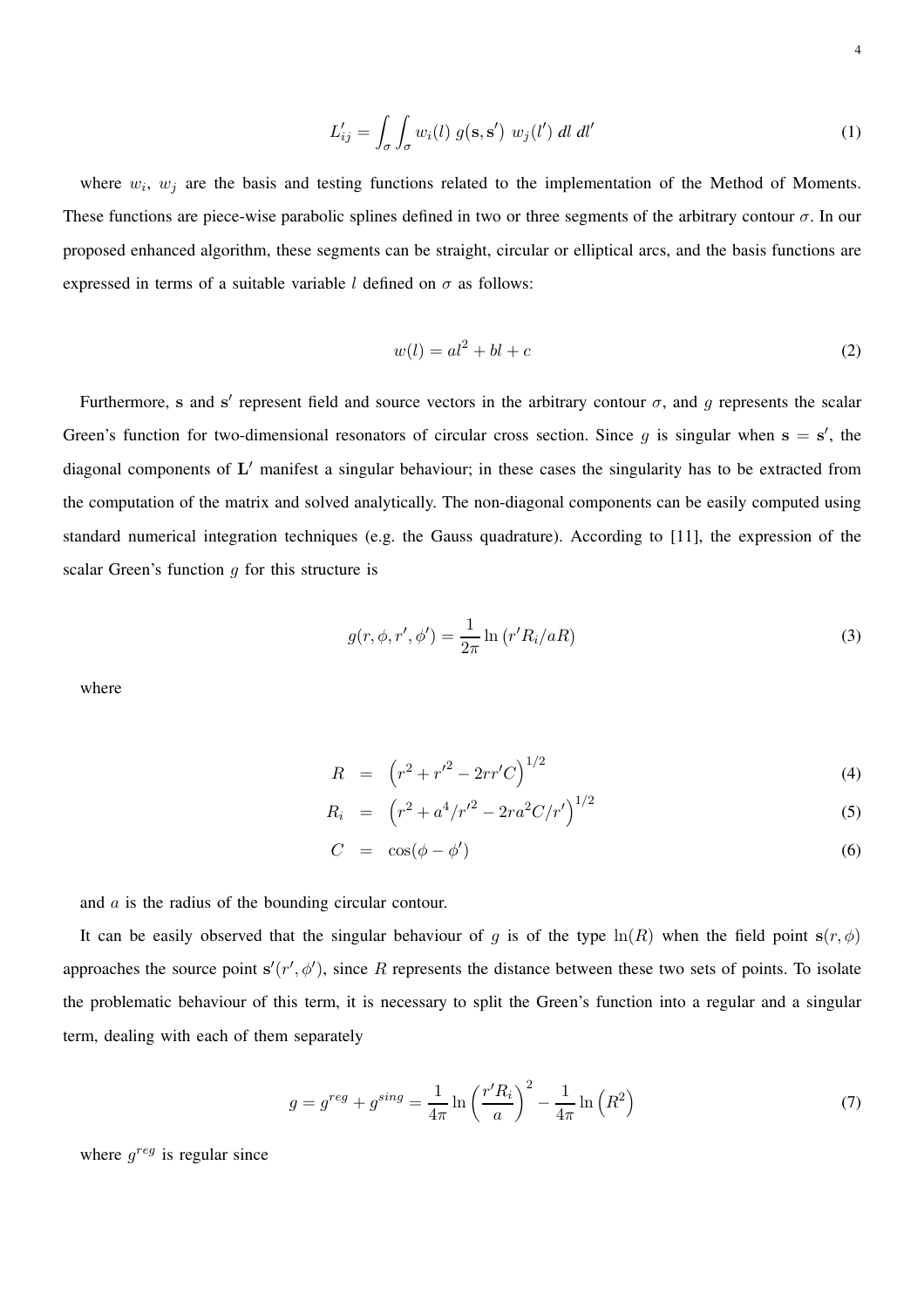$$
\lim_{r \to r'} \ln \left( \frac{r'R_i}{a} \right)^2 = \ln \left[ \frac{\left( r'^2 - a^2 \right)^2}{a^2} \right] \tag{8}
$$

Following this division of  $q$  into a regular and a singular part, the double integral of (1) can be split accordingly. On the one hand, the double integral involving  $g^{reg}$  can be solved numerically, as it is done with the rest of the integrals that do not present a singular behaviour (such as the elements of matrix  $\mathbb{R}'$ ). On the other hand, the double integral involving  $g^{sing}$  can be performed in two steps. Firstly, the line integral with respect to the primed coordinates is solved analytically, due to its singular behaviour. For circular and elliptical arcs, this singular integral can be computed analytically using a procedure totally equivalent to the one described in [13]. Then, the line integral with respect to the non-primed coordinates is computed numerically, since it has now a regular form.

#### *B. Computation of the TE Modes*

The accurate computation of TE modes depends on the capability to evaluate the matrices C and L, whose elements are

$$
C_{ij} = \int_{\sigma} \int_{\sigma} g(\mathbf{s}, \mathbf{s}') \frac{\partial w_i(l)}{\partial l} \frac{\partial w_j(l')}{\partial l'} dl dl'
$$
\n
$$
L_{ij} = \int_{\sigma} \int_{\sigma} w_i(l) w_j(l') \hat{\mathbf{t}}(l) \cdot \overline{\mathbf{G}}_{st}(\mathbf{s}, \mathbf{s}') \cdot \hat{\mathbf{t}}(l') dl dl'
$$
\n(10)

where  $w_n(l)$  and  $\partial w_n(l)/\partial l$  are, respectively, the basis functions and their derivatives,  $\hat{\mathbf{t}} = t_r \hat{\mathbf{r}} + t_\phi \hat{\phi}$  is the vector tangent to the contour  $\sigma$ , and  $\overline{G}_{st}$  is the solenoidal dyadic Green's function.

As it can be observed, equation (9) is very similar to (1), with the only difference being the presence of the derivatives instead of the basis functions. Therefore, the procedure to solve the singularity inherent to the scalar Green's function in the  $C$  matrix is completely equivalent to the one previously described for the  $L'$  matrix of TM modes, with the consideration that the derivatives of the basis functions are linear splines (i.e.  $a = 0$  in (2)).

The computation of the L matrix requires to manage the solenoidal dyadic Green's function, which can be expressed as follows [11]

$$
\overline{\mathbf{G}}_{st} (r, \phi, r', \phi') = G_{rr} \hat{\mathbf{r}} \hat{\mathbf{r}}' + G_{\phi r} \hat{\phi} \hat{\mathbf{r}}'
$$
  
+ 
$$
G_{r\phi} \hat{\mathbf{r}} \hat{\phi}' + G_{\phi\phi} \hat{\phi} \hat{\phi}'
$$
(11)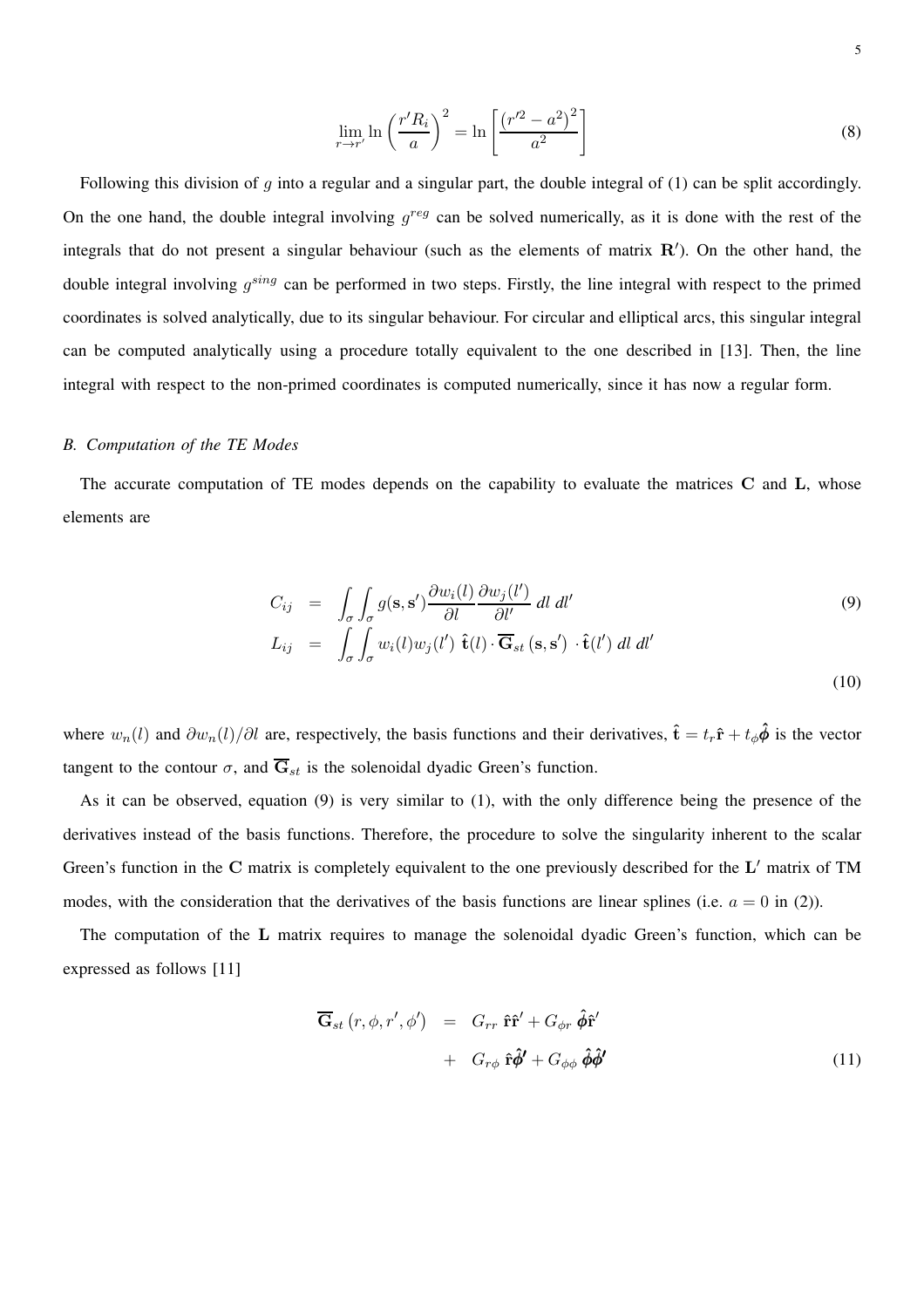being

$$
G_{rr} = \frac{1}{8\pi} \left[ 2C \ln \left( \frac{r'R_i}{aR} \right) + \frac{(r^2 + r'^2) C - 2rr'}{R^2} + \frac{(r^2 + r'^2 + 4a^2) C - 2rr'}{(r'R_i/a)^2} - \left( 1 + \frac{a^2}{r^2} \right) \left( 1 + \frac{a^2}{r'^2} \right) \cdot \left( LC - AS + \frac{rr'}{(r'R_i/a)^2} \right) \right]
$$
(12a)

$$
G_{\phi r} = \frac{1}{8\pi} \left[ -2S \ln \left( \frac{r'R_i}{aR} \right) + \frac{(r^2 - r'^2) S}{R^2} + \frac{(r^2 + r'^2 - 2a^2) S}{(r'R_i/a)^2} + \left( 1 - \frac{a^2}{r^2} \right) \left( 1 + \frac{a^2}{r'^2} \right) (LS + AC) \right]
$$
\n(12b)

$$
G_{r\phi} = \frac{1}{8\pi} \left[ 2S \ln \left( \frac{r'R_i}{aR} \right) + \frac{(r^2 - r'^2) S}{R^2} - \frac{(r^2 + r'^2 - 2a^2) S}{(r'R_i/a)^2} - \left( 1 + \frac{a^2}{r^2} \right) \left( 1 - \frac{a^2}{r'^2} \right) (LS + AC) \right]
$$
\n(12c)

$$
G_{\phi\phi} = \frac{1}{8\pi} \left[ 2C \ln \left( \frac{r'R_i}{aR} \right) - \frac{(r^2 + r'^2) C - 2rr'}{R^2} + \frac{(r^2 + r'^2 - 2a^2) (rr'/a^2 - C)}{(r'R_i/a)^2} - \frac{rr'}{a^2} - \left( 1 - \frac{a^2}{r^2} \right) \left( 1 - \frac{a^2}{r'^2} \right) \cdot \left( LC - AS + \frac{rr'}{a^2} \right) \right]
$$
(12d)

where  $R$ ,  $R_i$ ,  $C$  are defined in (4)-(6) and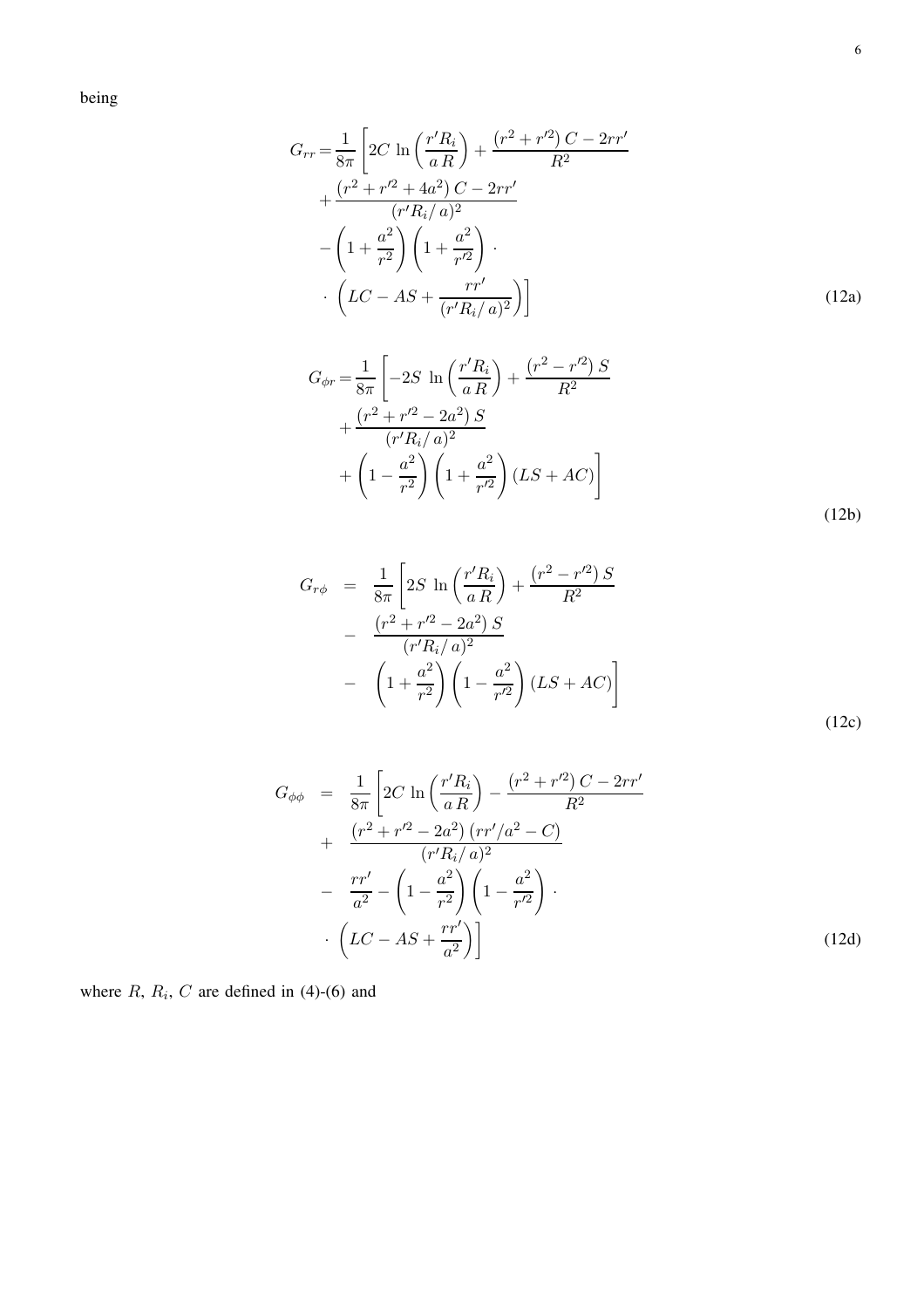$$
L = \ln\left(\frac{r'R_i}{a^2}\right) \tag{13}
$$

$$
A = \arctan\left(\frac{rr'S}{a^2 - rr'C}\right) \tag{14}
$$

$$
S = \sin(\phi - \phi') \tag{15}
$$

This dyadic Green's function has a singular behaviour due to the term  $\ln (r'R_i/a R)$  present in the four components. Following a similar procedure to the one used with the TM modes,  $\overline{G}_{st}$  can be split into a regular part and a singular part, being the latter as shown next

$$
\overline{\mathbf{G}}_{st}^{sing} = \frac{1}{8\pi} \left[ C \ln(R^2) \hat{\mathbf{r}} \hat{\mathbf{r}}' - S \ln(R^2) \hat{\boldsymbol{\phi}} \hat{\mathbf{r}}' + S \ln(R^2) \hat{\boldsymbol{\phi}} \hat{\boldsymbol{\phi}}' \right]
$$
\n
$$
+ S \ln(R^2) \hat{\mathbf{r}} \hat{\boldsymbol{\phi}}' + C \ln(R^2) \hat{\boldsymbol{\phi}} \hat{\boldsymbol{\phi}}' \right]
$$
\n(16)

As it has been done for the TM modes, the double integral of (10) will be split into an inner line integral that will be solved analytically, due to its singularities, and an outer line integral that will be solved numerically. The singular integral to be solved analytically is

$$
L_{sing} = \int_{\sigma} w_j(l') \, \hat{\mathbf{t}} \cdot \overline{\mathbf{G}}_{st}^{sing} \cdot \hat{\mathbf{t}}' dl'
$$
 (17)

where

$$
\hat{\mathbf{t}} \cdot \overline{\mathbf{G}}_{st}^{sing} \cdot \hat{\mathbf{t}}' = \frac{\ln R^2}{8\pi} \left[ C \left( t_r t_{r'} + t_\phi t_{\phi'} \right) + S \left( -t_\phi t_{r'} + t_r t_{\phi'} \right) \right]
$$
\n(18)

Given that

$$
t_r t_{r'} + t_{\phi} t_{\phi'} = C (t_x t_{x'} + t_y t_{y'}) + S (t_y t_{x'} - t_x t_{y'})
$$
  

$$
-t_{\phi} t_{r'} + t_r t_{\phi'} = S (t_x t_{x'} + t_y t_{y'}) - C (t_y t_{x'} - t_x t_{y'})
$$
 (19)

it is immediate to rewrite the singular integral (17) as

(20)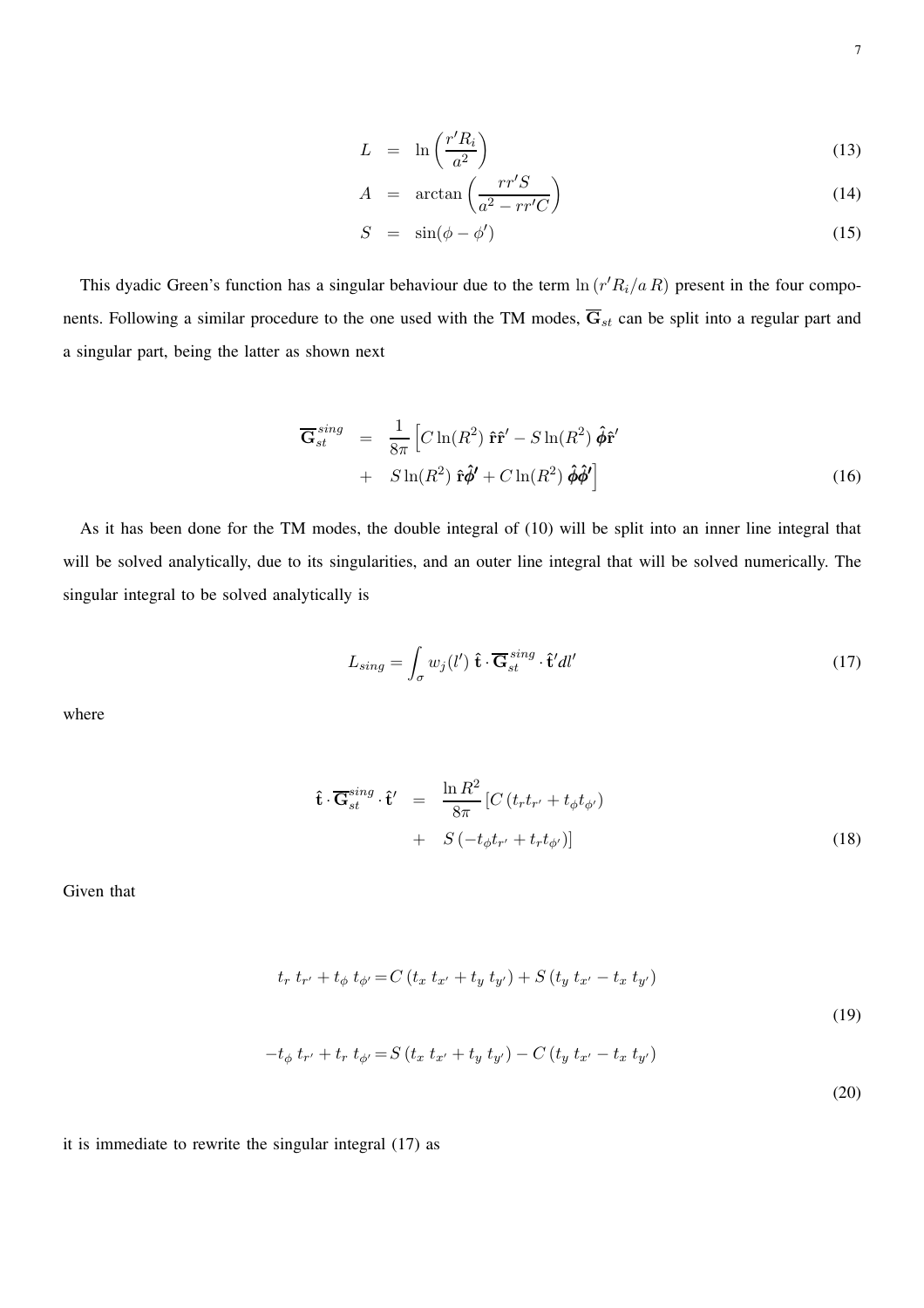$$
L_{sing} = \int_{\sigma} w_j(l') \, \frac{\ln R^2}{8\pi} \left(\hat{\mathbf{t}} \cdot \hat{\mathbf{t}}'\right) dl' \tag{21}
$$

If the contour  $\sigma$  includes circular and/or elliptical arcs, the analytical computation of this singular integral can be carried out using the technique explained in [13] for TE modes.

#### III. NUMERICAL RESULTS

In this section, the proposed implementation of the BI-RME method using a circular resonant contour is validated with results from measurements and the technical literature. The first examples show the improvements related to the proposed BI-RME implementation with regard to previous works, due to the introduction of new segments (i.e. circular and elliptical ones), as well as due to the proper election of the resonant contour for the analysis of circular-based devices. An elliptical waveguide has been first considered to illustrate how the introduction of the new arcs increases the efficiency of the method. Likewise, the analysis of a triple-ridge waveguide and a crossshaped iris have been performed in order to demonstrate how the proper election of the resonant contour can also affect significantly the performance of the algorithm. After integrating the proposed algorithm within a full-wave analysis tool [14], the analysis and design of several complex devices in circular waveguide technology have been carried out. Using this software, a circular waveguide polariser and a dual-mode filter with elliptical irises and tuning elements have been analysed. Additionally, a dual-mode filter with cross-shaped irises and tuning elements has been successfully designed. From this last design a prototype has been manufactured, providing a first-hand set of data to test both the band-of-interest as well as the out-of-band simulated responses.

The results obtained with the circular-based implementation have proven to be highly accurate when compared with available numerical or experimental data. This implementation has also shown a more efficient performance than the rectangular-based implementation for the analysis of all the structures considered in this section. All the CPU times in this section have been obtained using a standard PC with a 2.83 GHz Intel Core 2 Quad processor.

#### *A. Elliptical Waveguide*

The first example considers the analysis of an elliptical waveguide (major semi-axis  $a = 10$  mm and eccentricity  $e = 0.5$ ). This example highlights the improvement, in terms of accuracy and speed, derived from the inclusion of elliptical arcs to describe arbitrary contours in the presented BI-RME implementation, as opposed to previous implementations that required discretizing the contour with only linear segments.

The contour has been described with both elliptical arcs and straight segments and the circular-based BI-RME algorithm (resonant contour radius  $R = 11$  mm) has been applied. The relative errors in the computation of the cut-off wavelength of several modes for each discretization are shown in Table I, along with the CPU times. In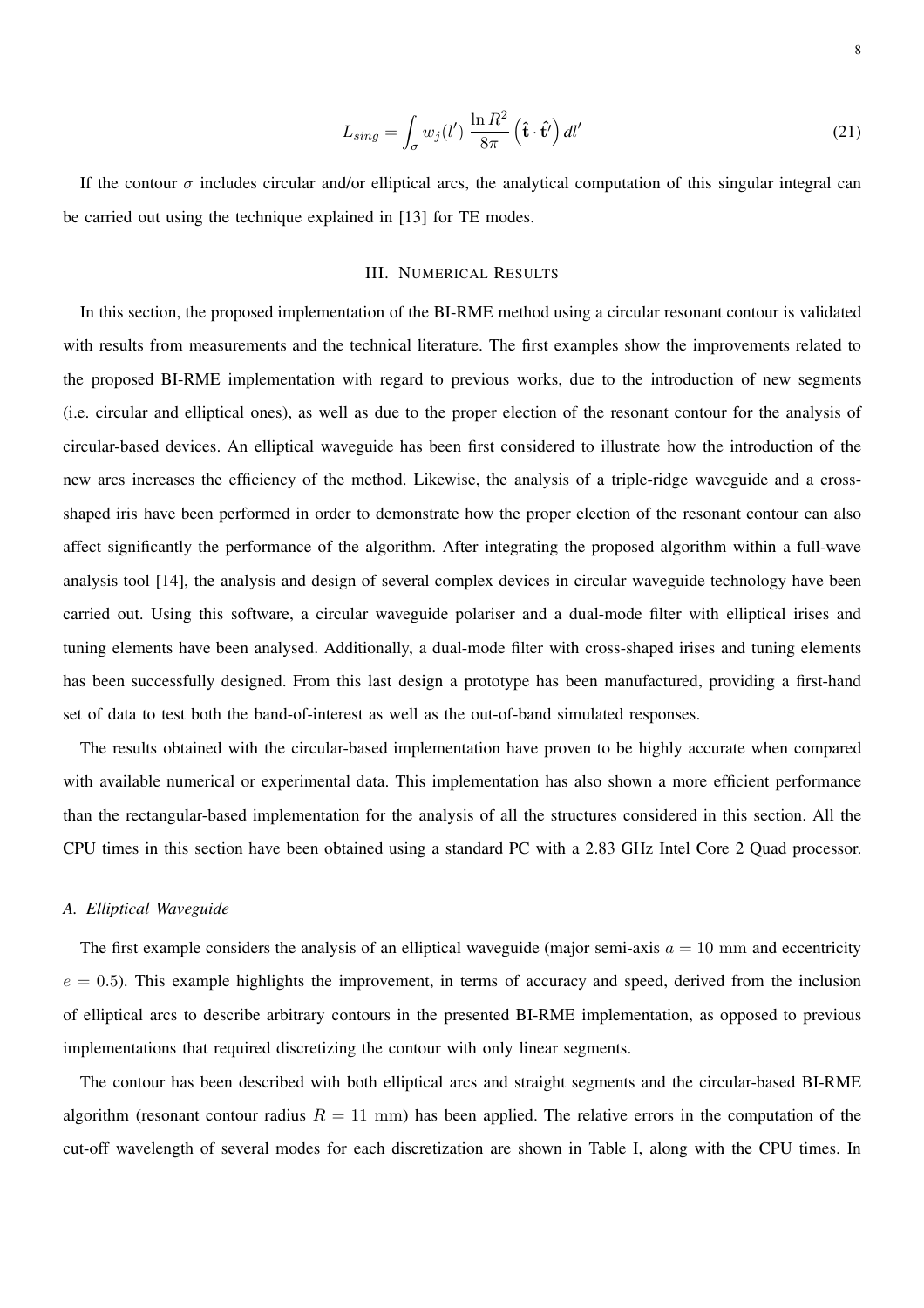#### TABLE I

RELATIVE ERROR IN THE CUT-OFF WAVELENGTH COMPUTATION OF THE MODES OF AN ELLIPTICAL WAVEGUIDE  $(a = 10 \text{ mm})$ AND  $e = 0.5$ ) DESCRIBING THE STRUCTURE WITH ELLIPTICAL ARCS (4 ARCS) AND LINEAR SEGMENTS (8, 16, 32 AND 80 SEGMENTS). THE REFERENCE WAVELENGTH VALUES USED TO COMPUTE THE RELATIVE ERROR ARE TAKEN FROM [15].

 $\dot{\mathbf{u}}$ 

|            |                        | Cut-off Wavelength Relative Error $(\%)$ |       |       |       |  |  |  |  |
|------------|------------------------|------------------------------------------|-------|-------|-------|--|--|--|--|
|            | <b>Elliptical Arcs</b> | <b>Linear Segments</b>                   |       |       |       |  |  |  |  |
| Mode       | 4                      | 8                                        | 16    | 32    | 80    |  |  |  |  |
| 1          | 0.004                  | 4.886                                    | 1.262 | 0.322 | 0.055 |  |  |  |  |
| 5          | 0.021                  | 4.660                                    | 1.258 | 0.337 | 0.072 |  |  |  |  |
| 10         | 0.033                  | 4.551                                    | 1.251 | 0.347 | 0.084 |  |  |  |  |
| 50         | 0.110                  | 5.991                                    | 1.472 | 0.438 | 0.161 |  |  |  |  |
| 100        | 0.401                  | 5.860                                    | 1.735 | 0.692 | 0.447 |  |  |  |  |
| Time $(s)$ | 0.9                    | 0.9                                      | 1.3   | 2.4   | 13.5  |  |  |  |  |

order to compute this relative error, the cut-off wavelengths computed in [15] using the classical calculation of the parametric zeros of the modified Mathieu functions have been used as a reference.

Additionally, the coupling coefficients between certain modes of the elliptical waveguide and others of the circular contour have been computed for all the examples. The relative error in the computation of these coupling coefficients has been graphically shown in Fig. 2, where the reference values have been taken as those provided by the analysis with elliptical arcs.

From the results included in Table I and Fig. 2, it is obvious that as the number of straight segments used to describe the contour increases, so does the accuracy of the analysis but at the cost of increasing the simulation time. However, the use of elliptical arcs provides the accuracy of a very fine linear-discretization analysis, but with the speed of a coarse discretization one. Achieving high levels of accuracy in a fraction of the time is specially important when optimizing sensitive devices, since the errors in the computation of both the cut-off wavelengths and the coupling coefficients have a huge impact in the overall response of the device and can lead to longer optimization cycles.

#### *B. Multi-ridged Circular Waveguide*

Next, the modal chart of a multi-ridge circular waveguide (Fig. 3a) is presented. This structure is especially suitable to be analysed by the circular-based implementation. Thus, it serves the purpose of showing how the proper election of the resonant contour has an impact on the accuracy of the algorithm. This example consists of a circular waveguide of radius  $b = 20$  mm with three equidistant metal insertions of angular thickness  $t = 20°$ . Sweeping the inner radius from  $a = 1$  mm to 19 mm, a series of simulations have been performed using the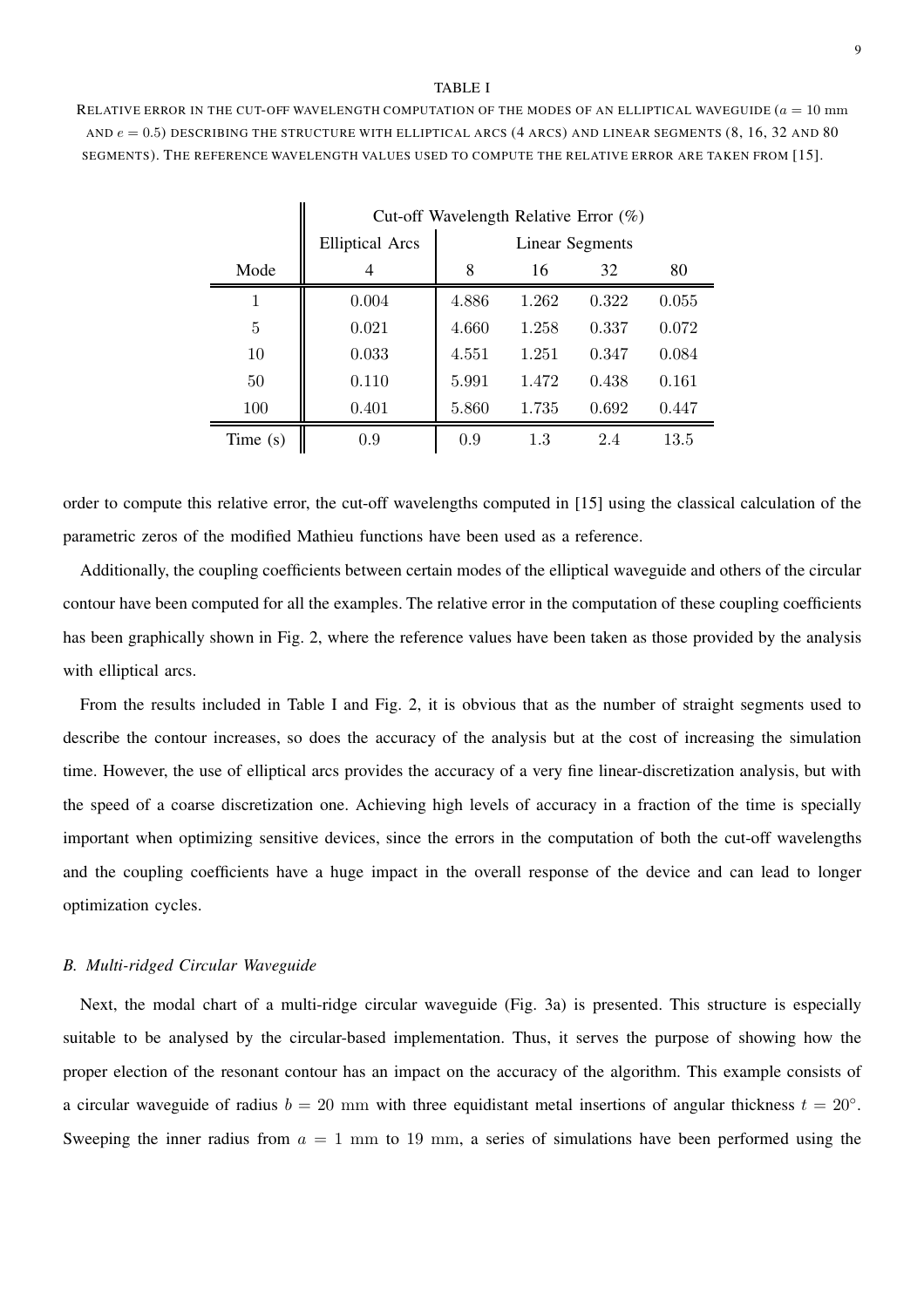

Fig. 2. Relative error in the computation of the coupling coefficients between four pairs of elliptical and circular waveguide modes for different number of linear segments to describe the elliptical contour. The reference values for the computation of the error have been taken as the coupling coefficients provided by the analysis with elliptical arcs.

circular-based implementation ( $R = 20$  mm) and the rectangular-based approach ( $l = 41$  mm). The results of these simulations can be seen in Fig. 3b, where the cut-off frequencies for the first two TE modes and the first TM mode have been computed and successfully compared with [16] and the measurements of [17]. For low order modes, as the ones considered in Fig. 3b, both the circular and the rectangular-based implementations achieve rapidly convergent results. For instance, only 100 resonant modes have been used with both implementations, requiring less than 0.65 s per simulation point with the rectangular-based code and 0.45 s with the circular-based one.

However, typical analysis of complex passive devices require the use of higher order modes (usually up to 100 modes) for a proper characterization of the structure. In those cases, the performance of the circular-based implementation excels that of the rectangular-based approach, since the structure is based on a circular waveguide. To show this, we have analysed the multi-ridge waveguide setting the inner radius to  $a = 16$  mm and studied the convergence of both implementations through the computation of the 100-th mode cut-off frequency. The results of this study are summarized in Table II, where the superior performance of the circular-based implementation over the rectangular one can be observed. In approximately 0.8 s the circular-based algorithm computes the cut-off frequency of this mode with a relative error smaller than 0.1%, while the rectangular-based takes 5.9 s to achieve a similar level of accuracy. The main reason for this important improvement is that the number of segmented portions (red portions in Fig. 3a) is smaller since the majority of the segments are coincident with the outer circular contour, and do no need to be segmented by the circular-based implementation. With a smaller number of portions the size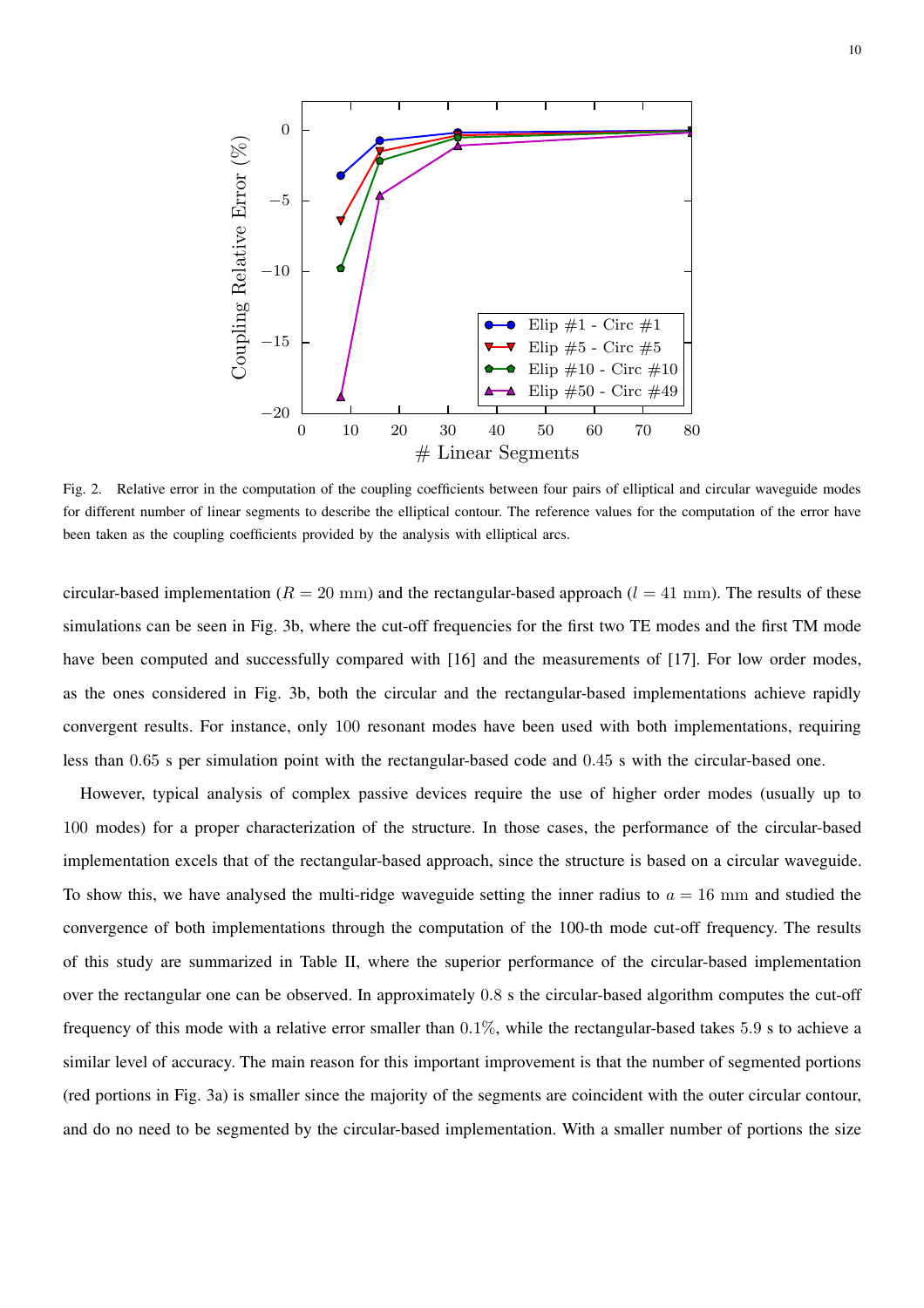

Fig. 3. **a)**: Dimensions of the multi-ridged circular waveguide as well as the circular and square contours used by the BI-RME method. Red lines indicate those segments that have to be considered for the application of the BI-RME method in each case. **b)**: Cut-off frequency for the first two TE modes and the first TM mode of the multi-ridge circular waveguide for different insertion depths  $(a)$ . Simulations are compared with [16] and measurements of [17].

of the eigenvalue problem decreases, so the time devoted to its construction and solution is drastically reduced.

### *C. Cross-shaped Iris*

In the previous example, it has been demonstrated how the election of the resonant contour has an effect on the accuracy and efficiency of the modal chart calculation. Now, it is shown how this election also affects the computation of coupling coefficients, another key factor when analysing the electromagnetic response of complex devices. For such study, a structure consisting on a cross-shaped iris connected to a circular waveguide is considered, as seen in Fig. 4a. On the one hand, this structure has been analysed with the circular-based algorithm, using the connected circular waveguide (radius  $R = 12$  mm) as the resonant contour. This analysis has automatically provided the desired coupling integrals. On the other hand, the structure has been analysed using the rectangular-based algorithm, which computes the coupling coefficients as follows:

$$
I_{\bigcirc}^{\triangle} = \sum_{n=1}^{N_r} < \mathbf{e}_i^{\bigcirc}, \mathbf{e}_n^{\square} > < \mathbf{e}_j^{\triangle}, \mathbf{e}_n^{\square} > \tag{22}
$$

where  $e_i^{\bigcirc}$  $\sum_{i=1}^{n}$  are the modal vectors of the circular waveguide connected to the iris,  $e_i^{\square}$  $\bigcup_{i}$  are the modal vectors of the rectangular box and  $e_i^{\triangle}$  $\frac{1}{j}$  are the modal vectors of the cross-shaped iris. Note that the first inner product in (22) is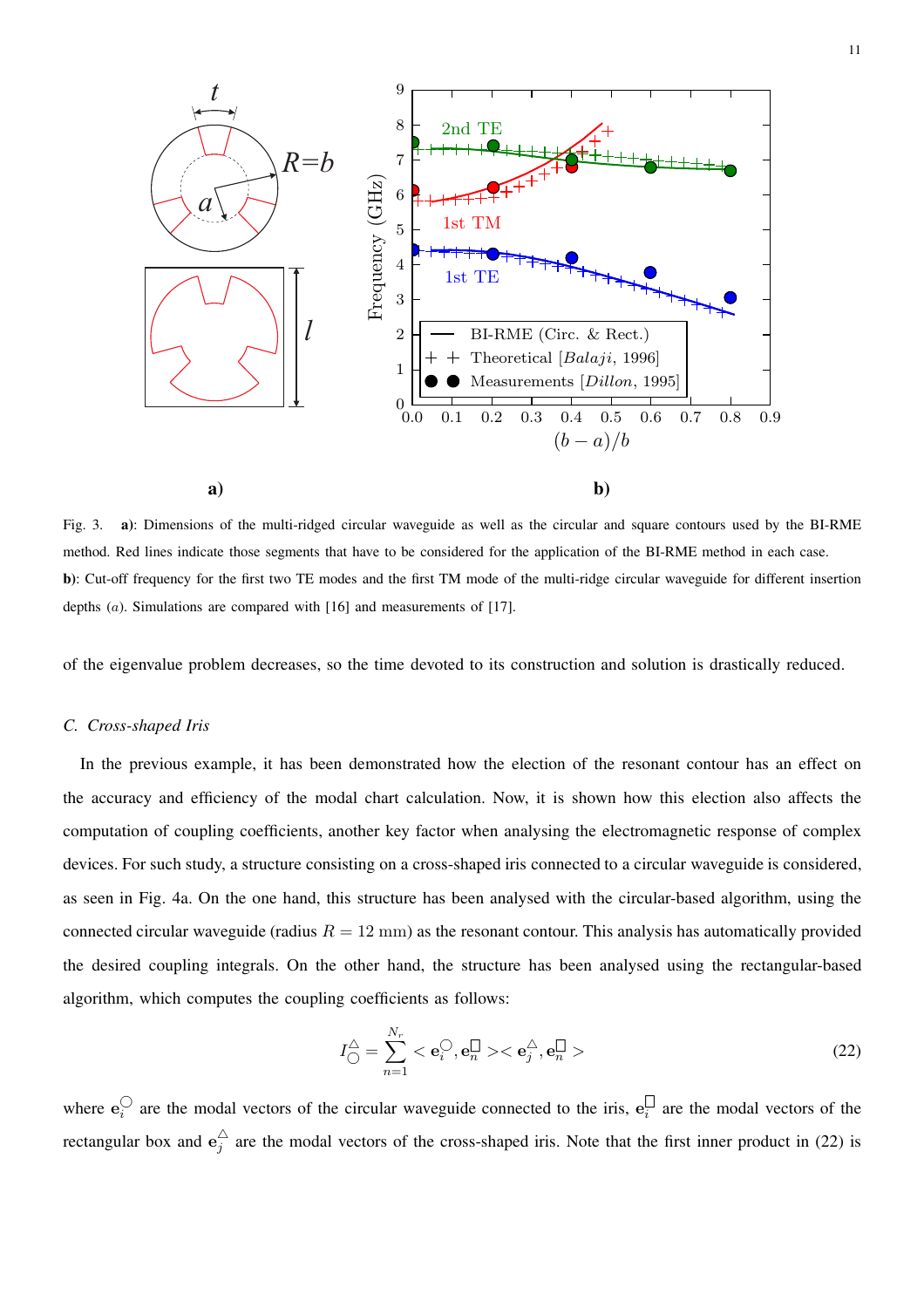#### TABLE II

CUT-OFF FREQUENCY OF THE 100TH MODE OF THE TRIPLE-RIDGED CIRCULAR WAVEGUIDE  $(b = 20 \text{ mm}, a = 16 \text{ mm}, t = 20^{\circ})$ COMPUTED WITH THE CIRCULAR AND RECTANGULAR-BASED IMPLEMENTATIONS FOR DIFFERENT NUMBER OF RESONANT MODES. THE EXACT CUT-OFF FREQUENCY FOR THE COMPUTATION OF THE RELATIVE ERROR IS TAKEN AS  $f_c = 34.8788$  GHz. THE CPU TIME REQUIRED FOR EACH ANALYSIS IS INCLUDED.

| $#$ Resonant | Circular-based |              |                | Rectangular-based |              |            |
|--------------|----------------|--------------|----------------|-------------------|--------------|------------|
| Modes        | $f_c$ [GHz]    | Error $(\%)$ | Time $(s)$     | $f_c$ [GHz]       | Error $(\%)$ | Time $(s)$ |
| 300          | 34.9050        | 0.075        | 0.8            | 35.0293           | 0.431        | 2.2        |
| 400          | 34.8913        | 0.036        | 0.9            | 34.9630           | 0.241        | 2.9        |
| 500          | 34.8873        | 0.024        | 1.2            | 34.9363           | 0.165        | 3.2        |
| 600          | 34.8861        | 0.021        | 1.5            | 34.9186           | 0.114        | 4          |
| 700          | 34.8848        | 0.017        | $\overline{2}$ | 34.9096           | 0.088        | 4.9        |
| 800          | 34.8839        | 0.015        | 2.3            | 34.9043           | 0.073        | 5.9        |
| 900          | 34.8823        | 0.010        | 2.7            | 34.9003           | 0.062        | 6.6        |
| 1000         | 34.8815        | 0.008        | 3.2            | 34.8971           | 0.052        | 8          |

analytical, whereas the second one is provided by BI-RME.

Figure 4 depicts the relative error in the computation of coupling integrals between two sets of modes using the rectangular-based implementation. In all cases the exact value for the coupling integrals is taken as the convergent value provided by the circular-based implementation. In Fig. 4b the coupling integral between the first mode of the cross-shaped waveguide and the first mode of the circular waveguide is shown, for different values of  $N_r$ . In Fig. 4c, the coupling coefficient between a high-order mode (35th) of the cross-shaped waveguide and a high-order mode (257th) of the circular waveguide is depicted. The criteria for choosing these particular combinations of modes has been that a significant coupling ( $I_{\bigcirc}^{\triangle} > 0.1$ ) between them should exist.

The main conclusion that can be drawn from both graphs is that the rectangular-based implementation, even though it provides accurate results when low-order modes are involved, lacks some accuracy when dealing with higher order ones. The reason for this loss in accuracy is that high-order modes have complex field patterns, which are represented in a less accurately way by a series of rectangular waveguide modes. Meanwhile, the circular-based implementation does not need to represent these arbitrary modes by any series, but instead defines them by the modal current density computed by the BI-RME method. Therefore, the computation of the coupling coefficients of these high-order modes has the same accuracy level as the corresponding modal chart computation.

Considering high-order modes is important when complex structures are studied, specially when the arbitrary waveguide is used as an iris. In such cases, the circular-based implementation offers an important advantage over the rectangular-based algorithm when some of the interconnections involve arbitrary and circular waveguides.

Finally, it is worth noting the oscillatory behaviour of the coupling integrals with the different number of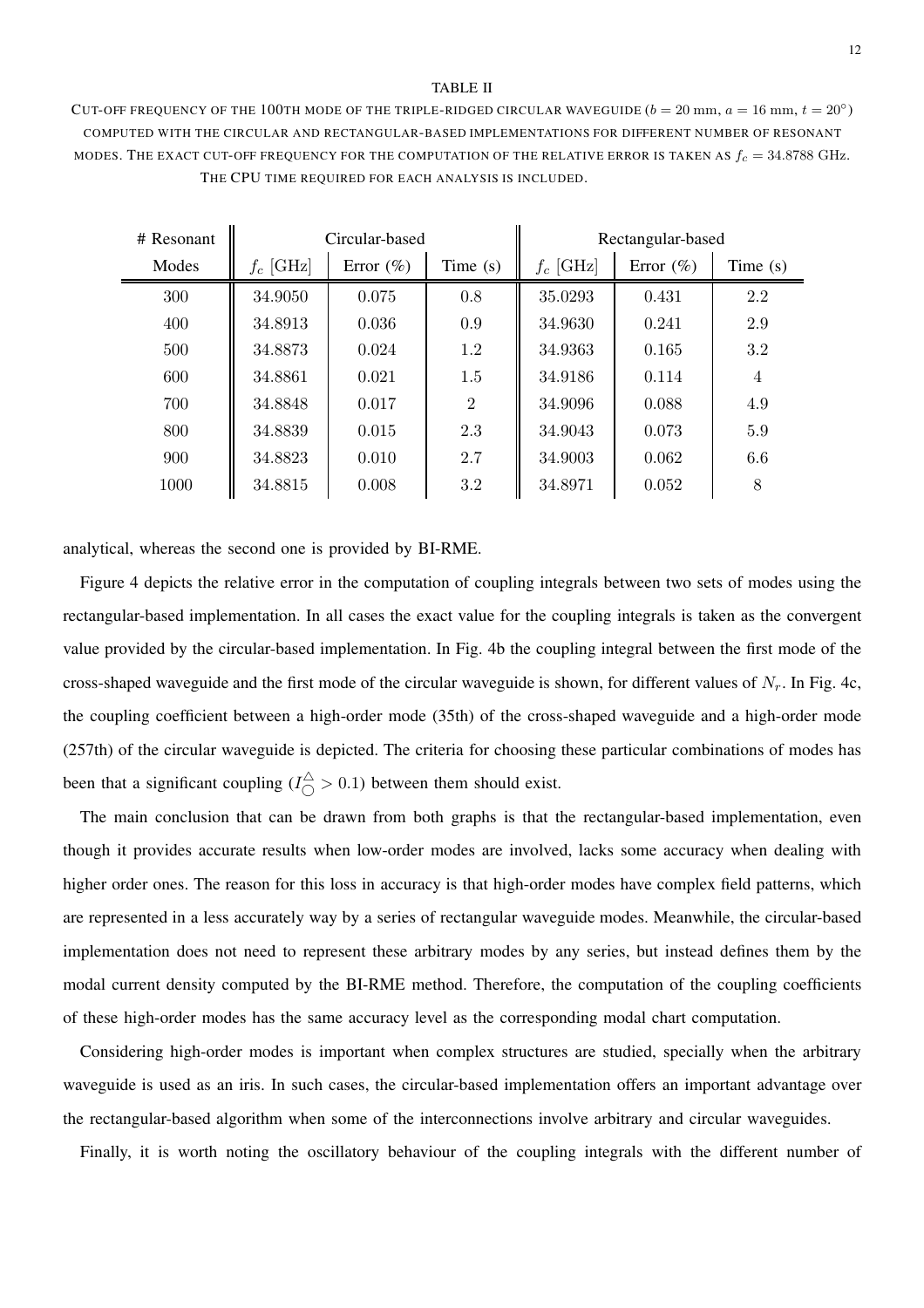

Fig. 4. **a**): Cross-shaped iris of dimensions  $L_1 = 17.3$  mm,  $L_2 = 15.3$  mm,  $t = 2$  mm connected to a circular waveguide of radius  $R = 12$  mm. Dashed lines represent the contour of dimensions  $w = 15.4$  mm,  $d = 17.4$  mm used for the application of the rectangular-based algorithm.

**b)**: Relative error in the computation of coupling integrals between the first cross-shaped mode and the first circular waveguide mode using the rectangular-based implementation. The exact value to compute the error is taken as the one provided by the circular-based implementation.

**c)**: Relative error in the computation of coupling integrals between the 35th cross-shaped mode and the 257th circular waveguide mode using the rectangular-based implementation.

rectangular modes, which may produce inaccurate results if a proper convergence study is not previously carried out.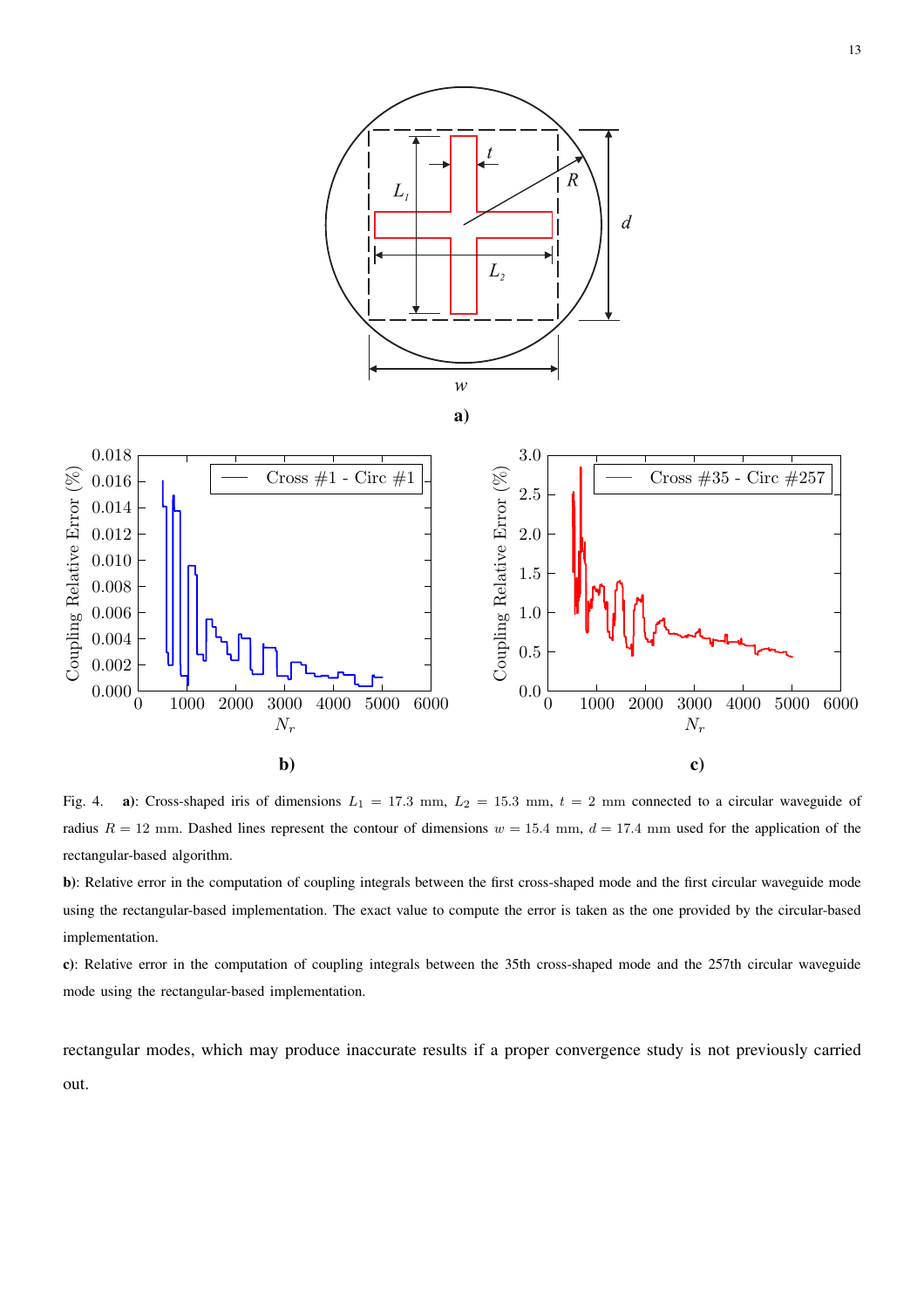#### *D. Circular Waveguide Polariser*

After comparing the performance of the circular-based and rectangular-based implementations of the BI-RME method with certain waveguide structures, the analysis of complete components based on circular waveguides has been considered. As a first example, a circular waveguide polariser has been analysed both using the circular-based and the rectangular-based implementations. This component is based on a series of multi-ridged circular waveguides, as can be seen in Fig. 5a, hence the response is expected to be computed more accurately with the circular-based implementation.

In Fig. 5b, the response obtained by both implementations is shown and compared with the measured response of a prototype included in [18]. For the vertical polarization, where the magnitude of the response has higher values, both implementations provide accurate results, coincident with the measurements. However, the circularbased implementation obtains more accurate results than the rectangular-based code for the horizontal polarization, judging by the measured response.

Once the accuracy of both implementations is compared, we proceed to compare its efficiency. In order to obtain the depicted convergent response, 600 resonant modes of the circular contour and 4000 of the rectangular contour have been used. This important reduction in the number of resonant modes, combined with the reduction from 404 to 48 in the number of segments considered by the BI-RME method, justifies the notable difference in computation time: the circular-based implementation takes 40 s to properly solve the structure for 100 frequency points while the rectangular-based algorithm takes 169 s to obtain a response that is less accurate.

### *E. Analysis of a Dual-Mode Filter with Elliptical Irises and Tuning Elements*

Another example that has been considered is the full-wave analysis of the dual-mode filter designed in [19]. Its geometry, which can be seen in Fig. 6, is composed of two sections of circular waveguide perturbed by three triangular metallic insertions, which provide intra-cavity couplings and frequency adjustment, and connected through elliptic irises which provide inter-cavity and input/output couplings.

The analysis of this structure with the circular-based implementation has been compared in Fig. 7 with the simulated responses provided by both the rectangular-based algorithm and measurements of the manufactured prototype presented in [19]. The results show that the circular-based algorithm is more accurate for this particular structure, heavily based on circular waveguide technology. Measurements are highly coincident with the response obtained by the circular-based algorithm, which properly simulates the measured bandwidth. The slight disagreements between the measured and simulated responses from [19] (i.e. the rectangular-based algorithm) can be explained by the high sensitivity level of this device, meaning that any error in the computation of the modal charts and coupling coefficients has an important effect in the accuracy of the overall response.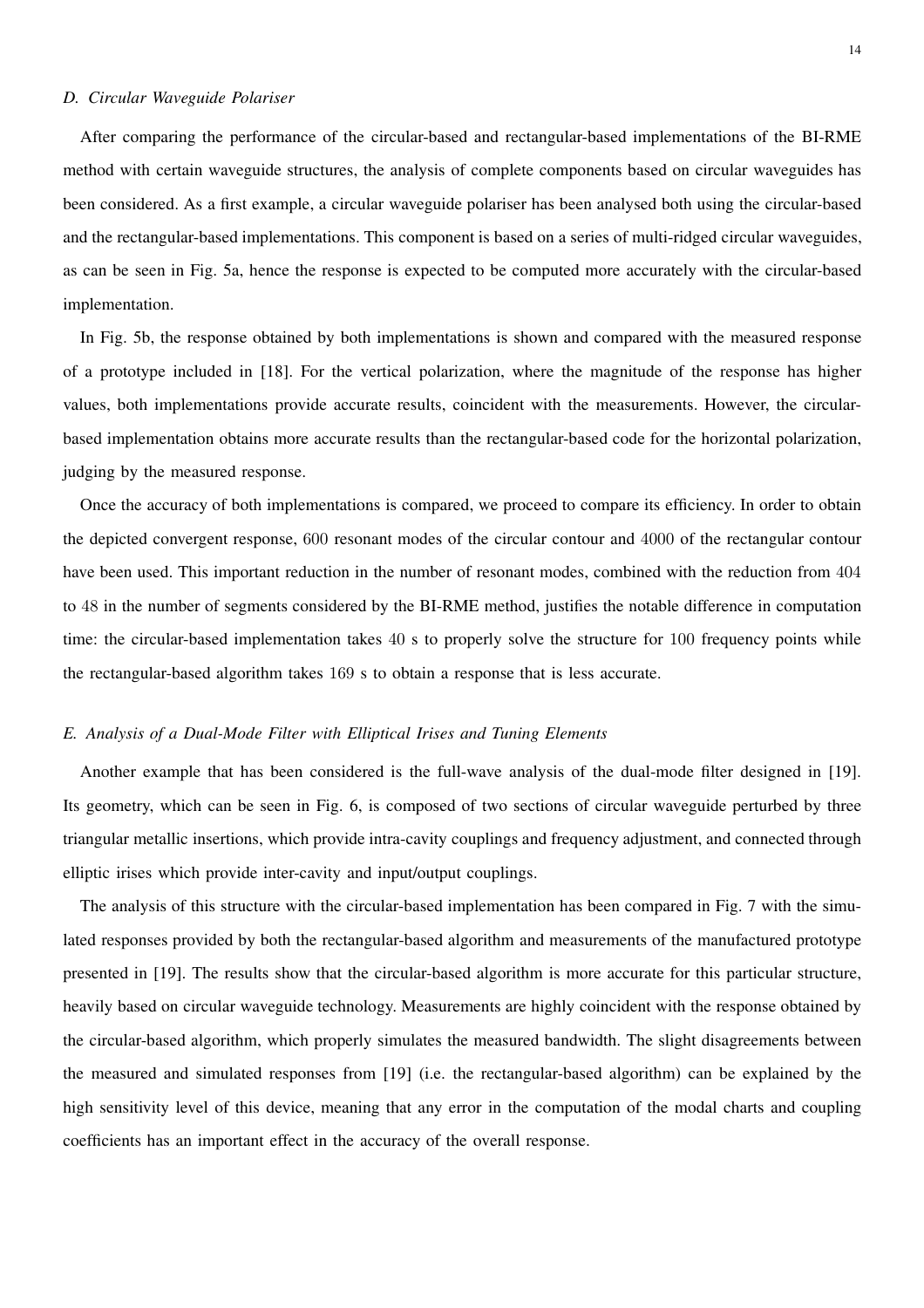

**b)**

Fig. 5. **a**): Magnitude of the reflection coefficient  $(S_{11})$  of the circular waveguide polariser presented in [18] for vertical and horizontal polarizations. Simulated results with the circular-based (solid lines) and rectangular-based implementations (dashed lines) are compared with measured results (dots and crosses) extracted from the aforementioned article.

**b**): Magnitude of the reflection coefficient  $(S_{11})$  of the circular waveguide polariser presented in [18] for vertical and horizontal polarizations. Simulated results with the circular-based (solid lines) and rectangular-based implementations (dashed lines) are compared with measured results (dots and crosses) extracted from the aforementioned article.

As far as the computational efficiency of the presented algorithm is concerned, it is clear that the performance of the circular-based implementation is unparalleled by the rectangular-based one. To achieve the convergent results depicted in Fig. 7, the circular-based implementation took just 60 s to compute 100 frequency points while the rectangular-based one took twice as much time, a total of 140 s. Along with the increase of resonant modes and number of segments that the rectangular-based code required, an important increase in the number of accessible modes, basis functions and kernel terms was also necessary to solve the complete structure.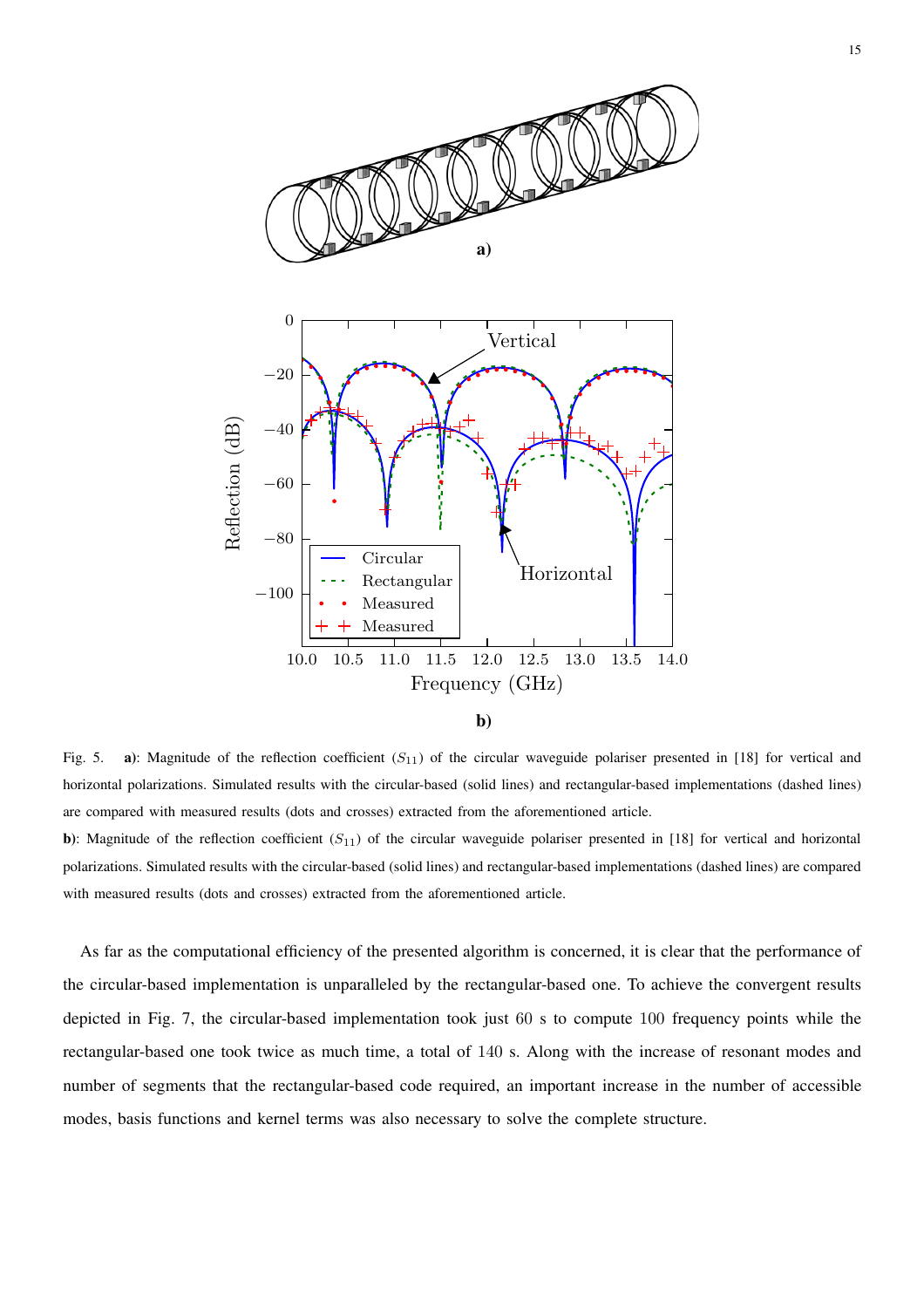

Fig. 6. Physical structure of the dual-mode filter consisting of triangular insets and elliptical irises. The insets, located at 0° (horizontal),  $45^\circ$  and  $90^\circ$  (vertical), have the following dimensions:  $4.1 \text{ mm} \times 1.88 \text{ mm}$ ,  $3.61 \text{ mm} \times 1.88 \text{ mm}$ ,  $3.61 \text{ mm} \times 1.88 \text{ mm}$ , respectively, and 2 mm thick. The dimensions of the input and output elliptical irises are: major axis 12.78 mm, minor axis 4 mm and 1.66 mm thick. The inter-cavity elliptical iris has a major axis of 8.7 mm, minor axis of 4 mm and 1.79 mm thick. The circular waveguides, of radius 12 mm, are 7.34 mm long each.



Fig. 7. Magnitude of the reflection  $(S_{11})$  and transmission  $(S_{21})$  coefficients of the dual-mode filter consisting of triangular insets and elliptical irises. Solid lines denote the authors' results, dashed lines denote the simulated response presented in [19] (i.e. rectangularbased implementation), and the circles and crosses correspond to the prototype measured data.

### *F. Design of a Dual-Mode Filter with Cross-Shaped Irises and Tuning Elements*

The last example deals with the design of a complex passive device in circular waveguide technology. The structure under consideration is the four-pole dual-mode filter depicted in Fig. 8, along with its dimensions. It is based on two circular waveguides coupled through a cross-shaped iris and includes two sets of tuning elements, a classical structure widely used in satellite communications [20]. After designing the device, a prototype of this dualmode filter has been manufactured with real rectangular insets to validate the analysis tool presented in this article.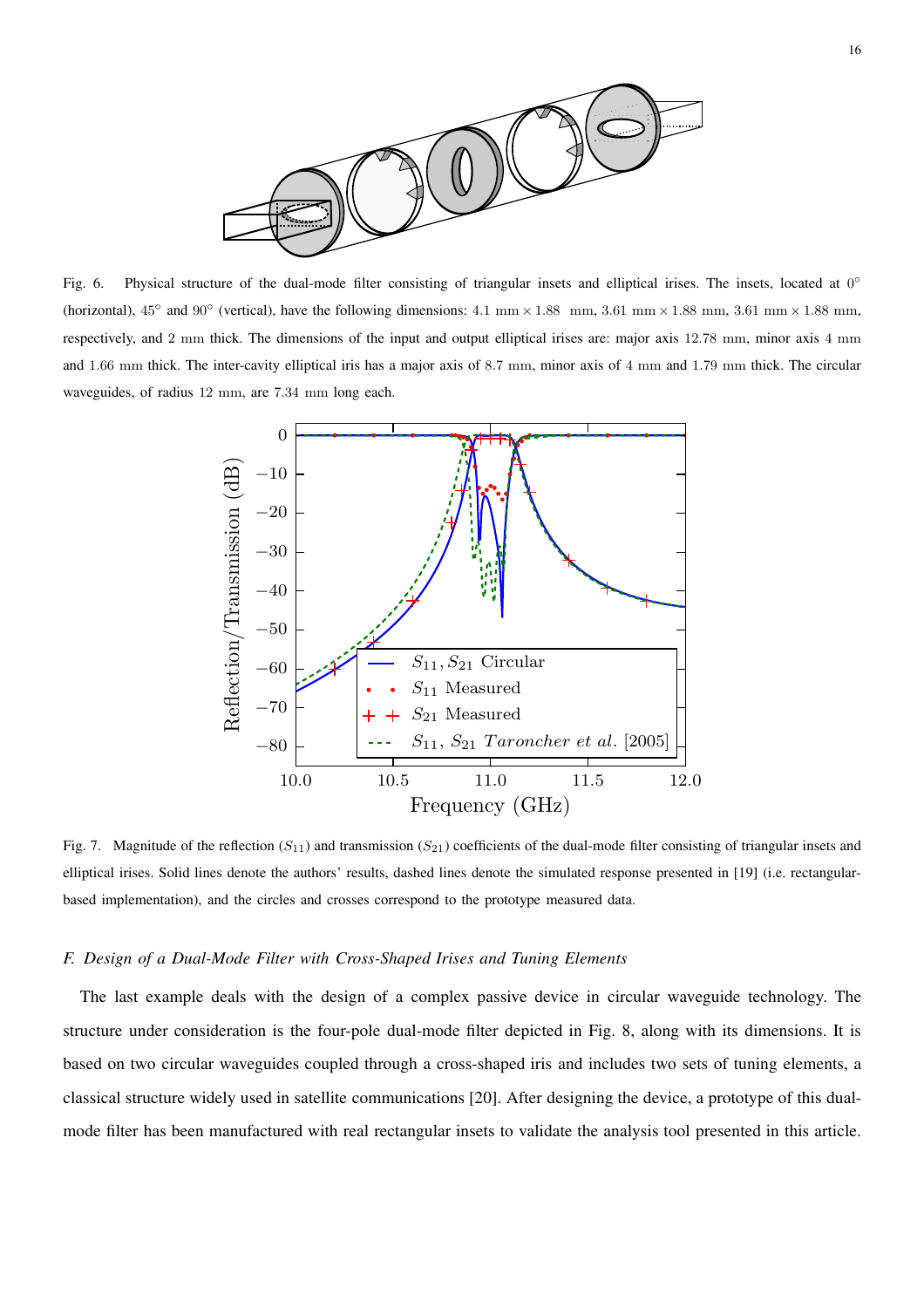Figure 9 depicts the response of this manufactured prototype compared with the simulated response obtained with the circular-based and the rectangular-based BI-RME implementations. The response simulated with the circular-based code is almost identical to the measured one, confirming the accuracy of this tool when dealing with these complex devices. Regarding the rectangular-based response, a small frequency shift of approximately 7 MHz is observed. Additionally, the out-of-band response of the filter up to 20 GHz is successfully compared with measurements.



Fig. 8. Physical structure of the designed dual-mode filter in a circular waveguide of radius 13.3 mm. The first cavity is 54.4366 mm long, and the second is 54.4436 mm long. The dimensions of the coupling structures are as follows: Input and output rectangular irises (10.6441 mm  $\times$  2 mm) of length 1 mm. First triple-inset coupling section (thickness 2 mm) has its insets (2 mm wide) located at angles  $0°$  (horizontal),  $90°$  (vertical) and  $315°$ . The penetration depths of these insets are 2.8956 mm, 1 mm and 1.9345 mm, respectively. Cross iris of thickness 1 mm with vertical and horizontal arms of 7.688 mm and 4.407 mm, respectively, and 1 mm wide. Second triple-inset coupling section of thickness 2 mm with 2 mm wide insets located at angles 0°, 45° and 90° of depths 2.9023 mm, 2.0364 mm and 1 mm, respectively.

As far as the computational efficiency of the analysis is concerned, the circular-based algorithm takes advantage of a more accurate characterization of the tuning sections, as well as a faster characterization of the different planar junctions to achieve convergent results in a shorter amount of time. While the rectangular-based implementation takes 100 s to compute 100 frequency points, the circular-based implementation takes just 43 s, a considerable reduction of the computation time just by using the appropriate resonant contour.

# IV. CONCLUSIONS

In this paper, an important enhancement of previous implementations of the BI-RME method has been presented. This new implementation is intended to analyse passive devices based on circular and arbitrarily-shaped waveguides in a more accurate and efficient way. It combines a circular contour as resonant structure with the inclusion of straight, circular and elliptical arcs for defining the perturbed geometry. Compared with previous implementations of the same method based on rectangular waveguides, this implementation takes advantage of a lower number of resonant modes for the accurate modelling of the arbitrary sections, as well as the efficient computation of coupling coefficients between circular and arbitrary-shaped waveguides. Therefore, the analysis of devices based on circular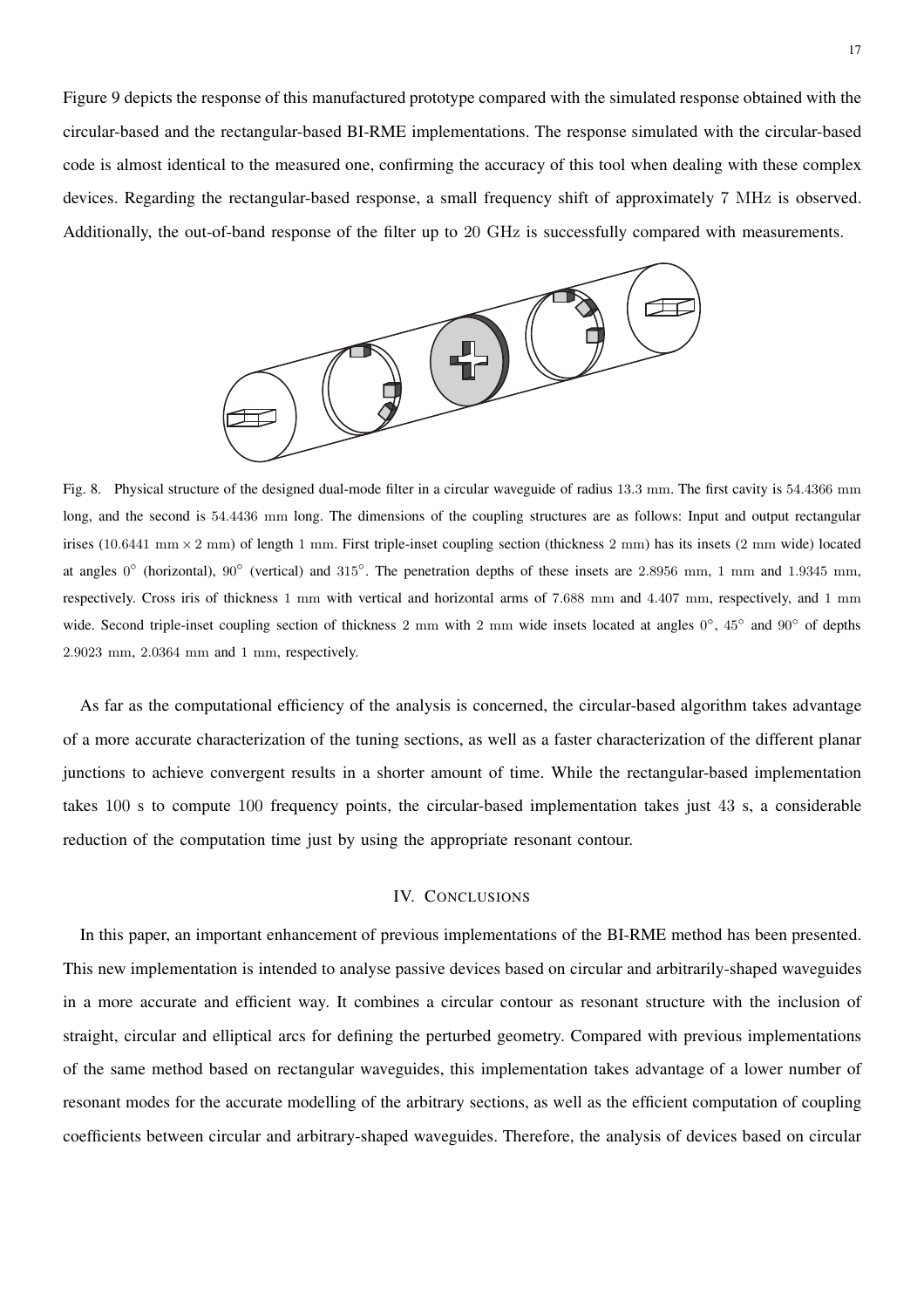

Fig. 9. In-band and out-of-band response of the designed dual-mode filter. Measurements of a manufactured prototype are compared with the simulation of the circular-based implementation.

and arbitrary waveguides is highly improved by the use of the proposed implementation, as it has been shown through some examples. The accuracy of this new implementation has also been successfully verified using several examples of practical interest, comparing the simulated responses with data taken from technical literature and experimental measurements. Furthermore, a dual-mode filter prototype has been designed and manufactured for this purpose. In all the examples, the performance of the new implementation has been optimum, especially when compared with the previous rectangular-based implementation.

# V. ACKNOWLEDGMENTS

This work was supported by Ministerio de Ciencia e Innovación, Spanish Government, under Research Project TEC2010-21520-C04-01.

#### **REFERENCES**

- [1] Cameron RJ, Kudsia CM, Mansour RR. Microwave Filters for Communication Systems. Hoboken, NJ: John Wiley & Sons; 2007.
- [2] Boria VE, Gimeno B. Waveguide Filters for Satellites. IEEE Microwave Magazine. 2007 October;8(5):60–70.
- [3] Schroeder WL, Guglielmi M. A contour-based approach to the multimode network representation of waveguide transitions. IEEE Trans Microwave Theory Tech. 1998 April;46(4):411–419.
- [4] Omar AS, Schunemann KF. Application of the generalized spectral-domain technique to the analysis of rectangular waveguides with rectangular and circular metal inserts. IEEE Trans Microwave Theory Tech. 1991 June;39(6):944–952.
- [5] Silvester PP, Pelosi G. Finite Elements for Wave Electromagnetics. New York: IEEE Press; 1994.